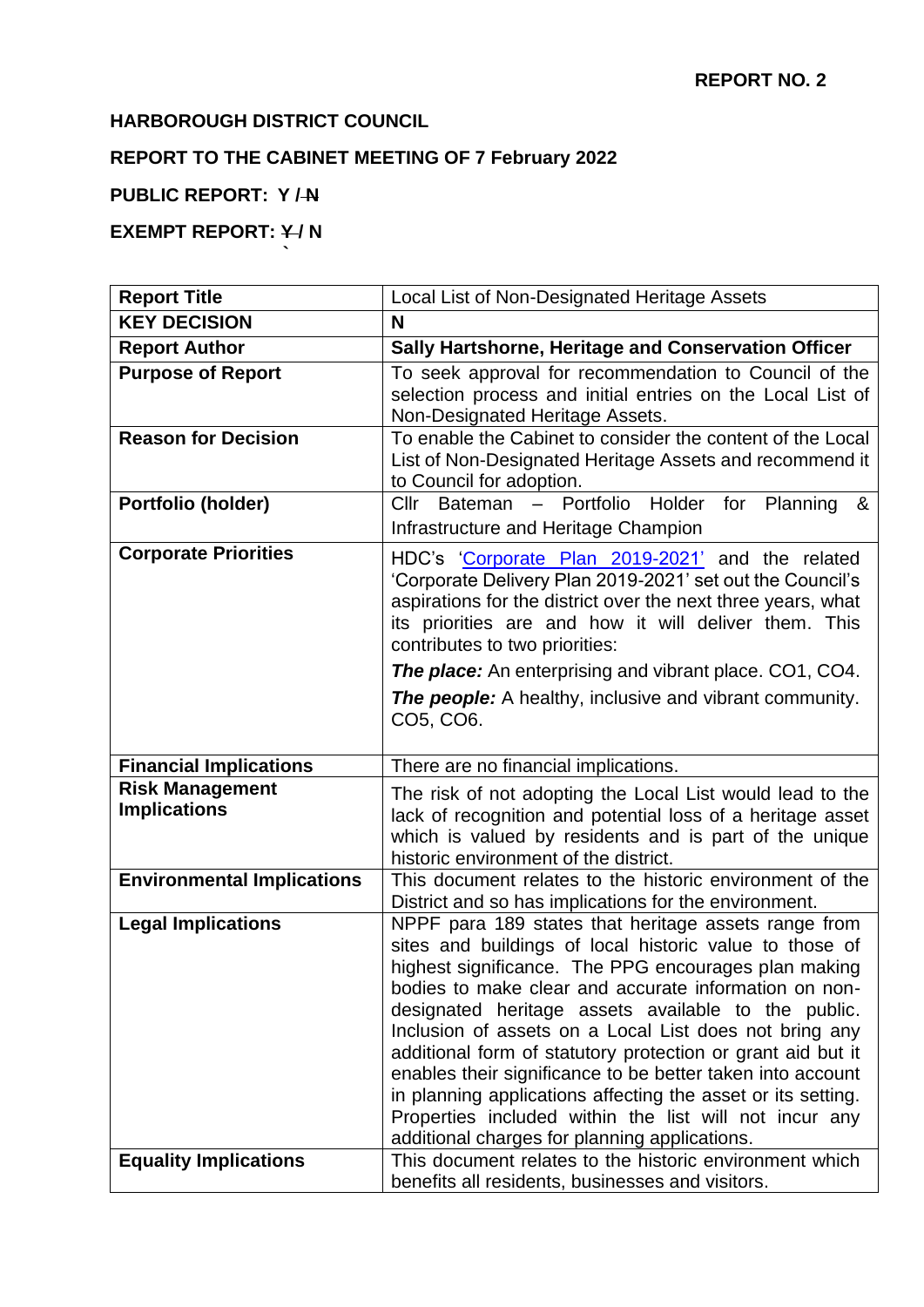| <b>Data Protection Implications</b> | None as far as this report is concerned.                                                                                                                                                                                                                                                                                                                                                                                                  |  |
|-------------------------------------|-------------------------------------------------------------------------------------------------------------------------------------------------------------------------------------------------------------------------------------------------------------------------------------------------------------------------------------------------------------------------------------------------------------------------------------------|--|
| <b>Consultation</b>                 | Non-designated heritage assets included in this list have<br>been discussed by an independent panel of specialists<br>Chaired by Cllr Bateman. A period of public consultation<br>on the selection process for and the initial entries on the<br>local list took place from 8 July to 5 September 2021. The<br>consultation responses are detailed in Appendix B.                                                                         |  |
| <b>Options</b>                      | Option 1 – approve the Local List of Non-Designated<br>Heritage assets for recommendation to Council for<br>adoption.<br>Option 2 – not to approve the recommendation to Council<br>of the Local List of Non-Designated Heritage Assets would<br>potentially fail to recognise the contribution of local<br>heritage to the making of place and the value it has within<br>the lives of people living, working and visiting the district. |  |
| <b>Background Papers</b>            | N/A                                                                                                                                                                                                                                                                                                                                                                                                                                       |  |
| <b>Recommendation</b>               | 1) That the Cabinet approve the selection process and<br>initial entries on Local List of Non-Designated<br>Heritage Assets, attached at Appendix A,<br>2) That Cabinet recommend to Council that the Local<br>List of Non-Designated Heritage Assets be adopted.                                                                                                                                                                         |  |

#### **1 Introduction**

- 1.1 A local heritage list is a way for local councils and communities to identify and celebrate historic buildings, archaeological sites and designed landscapes which enrich and enliven their area. (English Heritage, 2016). The historic environment provides a sense of authenticity, beauty and distinctiveness. This attracts people, businesses and investment.
- 1.2 Local Lists play an essential role in building and reinforcing a sense of local character and distinctiveness in the historic environment, as part of the wider range of designation. They enable the significance of any building or site on the list to be better taken into account in planning applications affecting the building or site or its setting. A local heritage list can thus support the Local Plan and inform a proactive strategy for the historic environment.

### **2.0 Key Facts**

2.1 Within the Harborough District there are 1281 Listed Buildings, 6 Historic Parks & Gardens, 65 Scheduled Monuments and 63 Conservation Areas; all of which are designated heritage assets and protected through national legislation.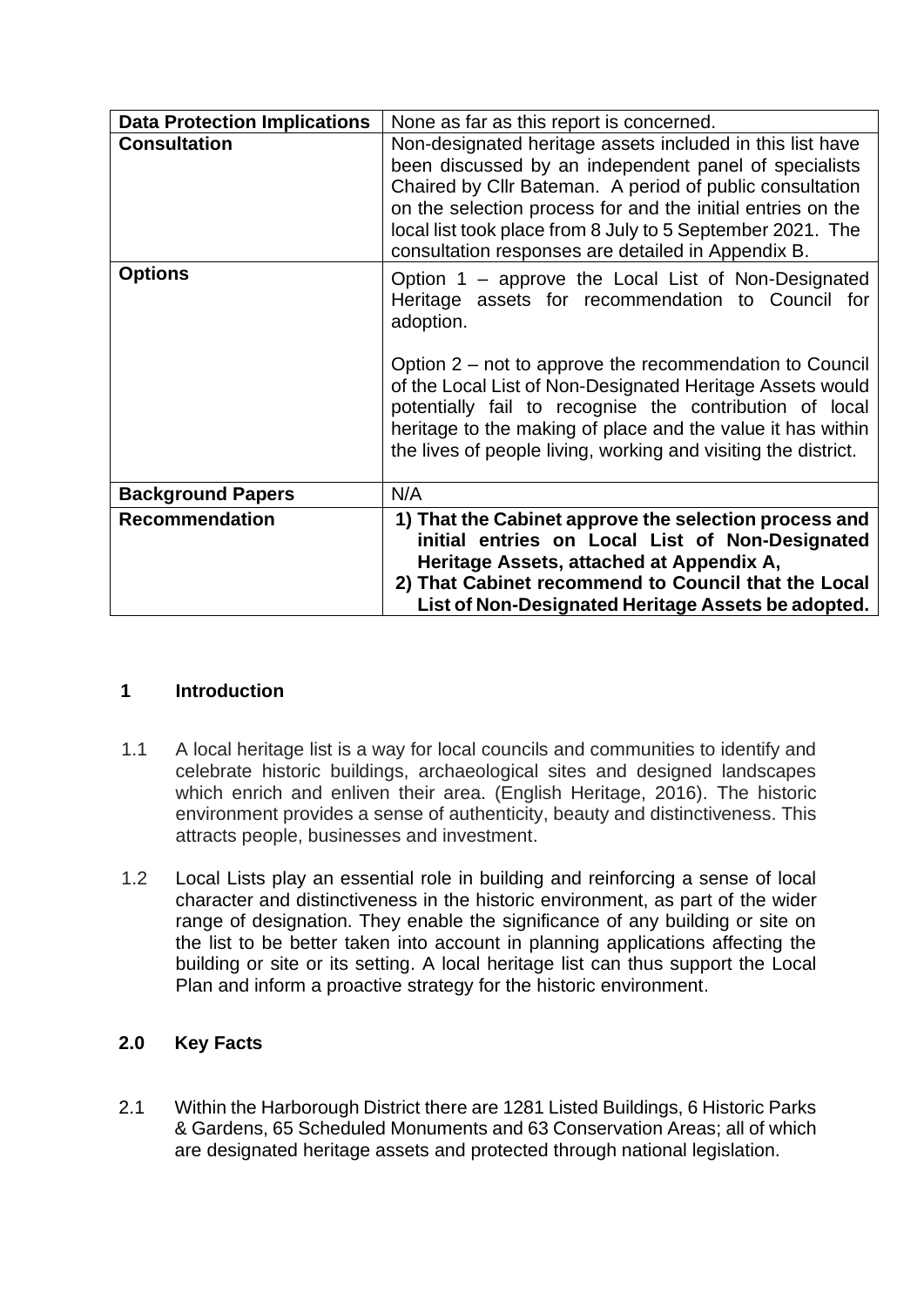- 2.2 There are many other heritage assets of architectural, historic or archaeological interest within the District that do not meet the strict criteria for national designation, but nonetheless make a significant contribution to the historic environment. These can be recognised through the inclusion within a Local List of Non-Designated Heritage Assets.
- 2.3 Such assets can be identified during processes such as Conservation Area Appraisals or Neighbourhood Planning, and they can also be nominated for inclusion by members of the public. A nomination process is set out at Appendix A on page 6 along with the initial list of entries (Appendix A pages 8-31) and the scoring framework (Appendix A pages 32-37). This has enabled interested parties to comment on the initial list and to nominate historic assets for consideration to be added to the local list in the next tranche. These nominations will be considered through the scoring framework and be the subject of future consultation. In this way a rolling programme of entries can be considered, consulted upon, and added to the evolving local list.
- 2.4 An initial local list was identified by Conservation Officers. Lack of access to library and archival information to support a robust case for each proposed entry, due to the ongoing pandemic, influenced the entries it was possible to include in this first tranche. For this initial list consideration was also given to providing a District-wide geographic spread and a range of style and dates so to provide the widest reflection of the varied heritage of the district. The majority of entries are not currently within conservation areas so are not currently protected in any way. The entries were researched and assessed by the Conservation Officers according to the scoring framework outlined in Appendix A on pages 32 to 37. The scoring framework was put together based on a meeting with the Senior Conservation Officer at Leicester City Council, analysis of the approach taken by other Authorities within Leicestershire and Historic England guidance Note 7 – *Local Heritage Listing: Identifying and Conserving Local Heritage*.
- 2.5 Having assessed the potential entries against the scoring framework, entries are arranged into 3 categories: 1) case for inclusion 2) no case for inclusion, 3) entries requiring more detailed consideration. The 3 categories are then presented to an independent selection panel for review. This is a useful stage in the assessment and provides independent expert consideration and advice on the relative merits of the potential local list entries, providing greater weight to the proposed list.
- 2.6 The panel, chaired by the Heritage Champion, Cllr Bateman, confirmed which entries are worthy of inclusion on the HDC Local List of Non-Designated Heritage Assets. Other panel members are Stephen Butt, local historian and published author of several books on the heritage of Leicestershire and representatives from the Victorian Society and the Leicestershire Archaeology and Historical Society. These panel members have been selected for their county-wide knowledge they can bring to the initial establishment of the list. Moving forward it is anticipated that the membership of the panel will be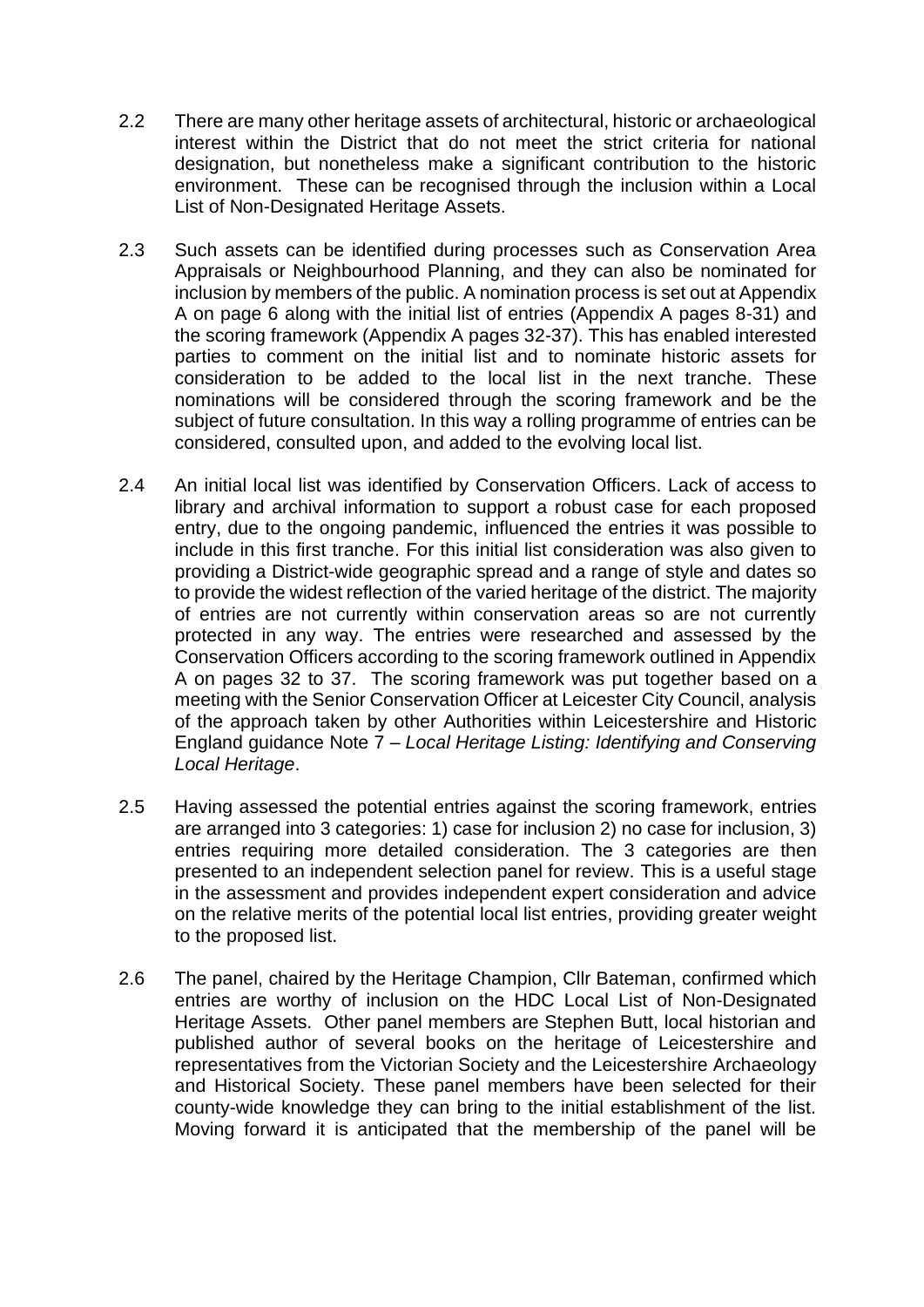widened to include a greater geographic presence from within the district and specialist areas of expertise that will be required as the list develops.

 2.7 Following the panel meeting of 16 April 2021 the following entries were recommended for inclusion on the initial HDC Local List of Non-Designated Heritage Assets for public consultation:

| Home Farm, Bakehouse Lane                                  | Saddington          |
|------------------------------------------------------------|---------------------|
| Keyham Bridge, Hungarton Lane                              | Keyham              |
| Claybrooke Magna Village Hall, Main<br>Road                | Claybrooke Magna    |
| The Yews, 29 London Road                                   | <b>Great Glen</b>   |
| Highfield Farm, Main Street                                | <b>Cold Newton</b>  |
| Carmel Baptist Chapel, Wolsey Lane                         | Fleckney            |
| Castle Inn, Main Street                                    | Caldecott           |
| Three Gates Farm, Melton Road                              | Illston on the Hill |
| Waller Bedingfield's House, 8 Bitteswell<br>Road           | Lutterworth         |
| The Arrow Pub, Coventry Road                               | Lutterworth         |
| Former Temperance Hotel, 149 St Mary's<br>Road             | Market Harborough   |
| Road<br>Northampton<br>Cemetery,<br><b>Nothampton Road</b> | Market Harborough   |
| The Old Rectory, Chapel Lane                               | <b>Misterton</b>    |
| Former Toll House - Chestnut Cottage,<br>Uppingham Road    | Tugby               |
| WWII Pillbox, Oakham Road, NE of Fox<br>Lodge              | Withcote            |
| The White House, 375 Scraptoft Lane                        | Scraptoft           |

- 2.8 Restricted access to libraries and archives during the last year has impacted on the range and type of assets it has been possible to research and include in this initial tranche. This is not expected to have a long-term impact on entries to the Local List.
- 2.9 Owners of all assets listed above have been contacted and have had the opportunity to make any comments (none have done so). Owners have also been made aware that recognition of assets through inclusion within a Local List of Non-Designated Heritage Assets does not bring any additional form of statutory protection or grant aid but it enables their significance to be better considered in planning applications affecting the asset or its setting. Properties included within the list will not incur any additional charges for Planning applications.

### **3.0 Consultation**